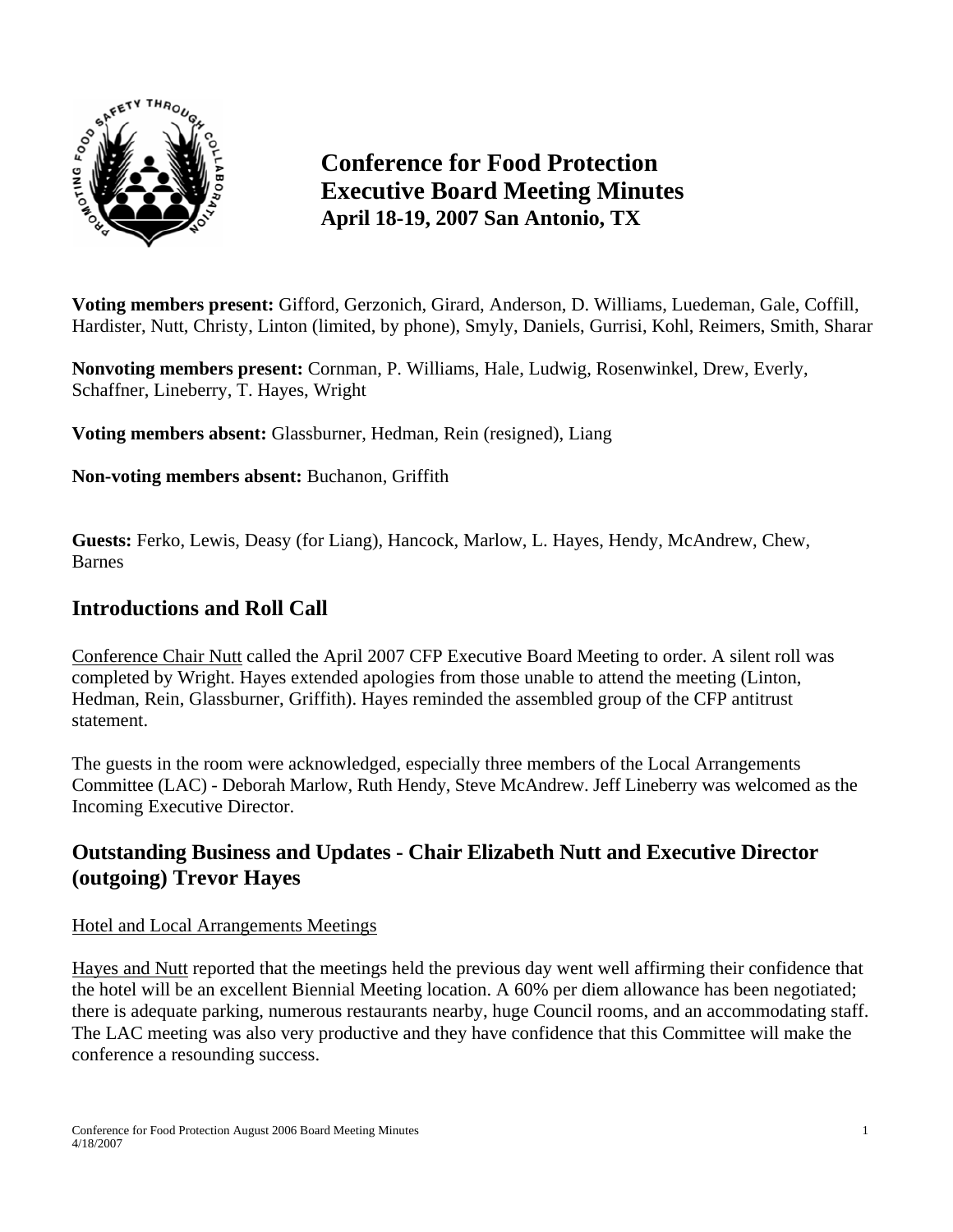Deborah Marlow gave a presentation about the Local Arrangements Committee's plan. Duties have been divided up between 4 co-chairs (State, San Antonio Metro Health, Industry, and San Antonio/TX Restaurant Association). Planning is underway for a taste of TX reception and a Mexican-themed dinner for Monday night. Buses have been arranged to the Riverwalk for Sunday night and a Tuesday afternoon Alamo tour will be offered. A mock CFP presentation will be done at the TEHA meeting to expose local regulators to the CFP process.

Reimers and Marlow reported that there is lots of interest in participating in the Biennial Meeting. They suggested that CFP members may wish to stay on after the meeting and enjoy the San Antonio Fiesta. We will be able to enjoy pre-arranged hotel rates for one day before and three days after the Biennial Meeting on a space-dependent basis. Hayes encouraged the attendees to join the Omni Hotel Select Guest Program to enjoy amenities such as free WiFi for future stays. Hotel contract includes 31 "parlor" rooms available for most Board Members.

#### Issues 2006-II-38 and 39

Nutt asked Smith to address concerns related to including a Bachelor's degree requirement in Standard No. 2 of the FDA Voluntary National Retail Food Regulatory Program Standards, as brought forward by representatives from the State of Minnesota. Debra Chew, Deputy Director, FDA's Office of Equal Employment Opportunity and Diversity Management, joined the meeting by Conference Call.

Hayes summarized the letter he received from the Minnesota Environmental Health Association requesting that we revisit these issues and the history of this issue. Gurrisi reported that the Certification of Food Safety Professionals Committee in their report to the Board also planned to ask FDA to present a written response to this issue. Girard read the section from the August 2006 Executive Board meeting minutes that stated that FDA would enhance their explanation for not concurring with the recommendations on Issues 2006- II-38 and 39 and asked if this had been done. Smith explained that the FDA position is reflected in their written response to the Conference Chair in July 2006, he also presented a more detailed explanation of the FDA position on a 50-state call on October 19, 2006. Smith recalled the explanation provided on the 50-State call that addressed the two primary reasons why FDA believes modifying Standard No 2 as recommended is not appropriate. First, FDA believes that specification of any minimum hiring requirement is beyond the scope of Standard No. 2, which is intended to define how a retail food regulatory program can best develop the competencies of its inspection staff. Second, if FDA was to consider expanding the Scope of Standard No 2 to include recommendations for minimum hiring requirements for inspectors it would have to do so in a manner that is consistent with the Agency's policies on creating equal employment opportunities for all Americans. The Agency does not wish to promote hiring practices that have the potential to create a disparate impact on certain segments of the population. Chew cited relevant case law (Griggs vs. Duke Power Co.) and indicated that unless there is compelling evidence to show that a particular degree is necessary in order for a person to carry out the functions of a position, establishing that such a degree is required has the potential to create an unnecessary disparate impact. Chew added that the agency considers the evaluation of comparable experience and education to be important in hiring decisions.

Luedeman appreciates the FDA policy with respect to these issues. However, he feels the Executive Board has been put into a position of representing the CFP Assembly that accepted these Issues. He further believes that the Executive Board should be called upon to state its position in a motion.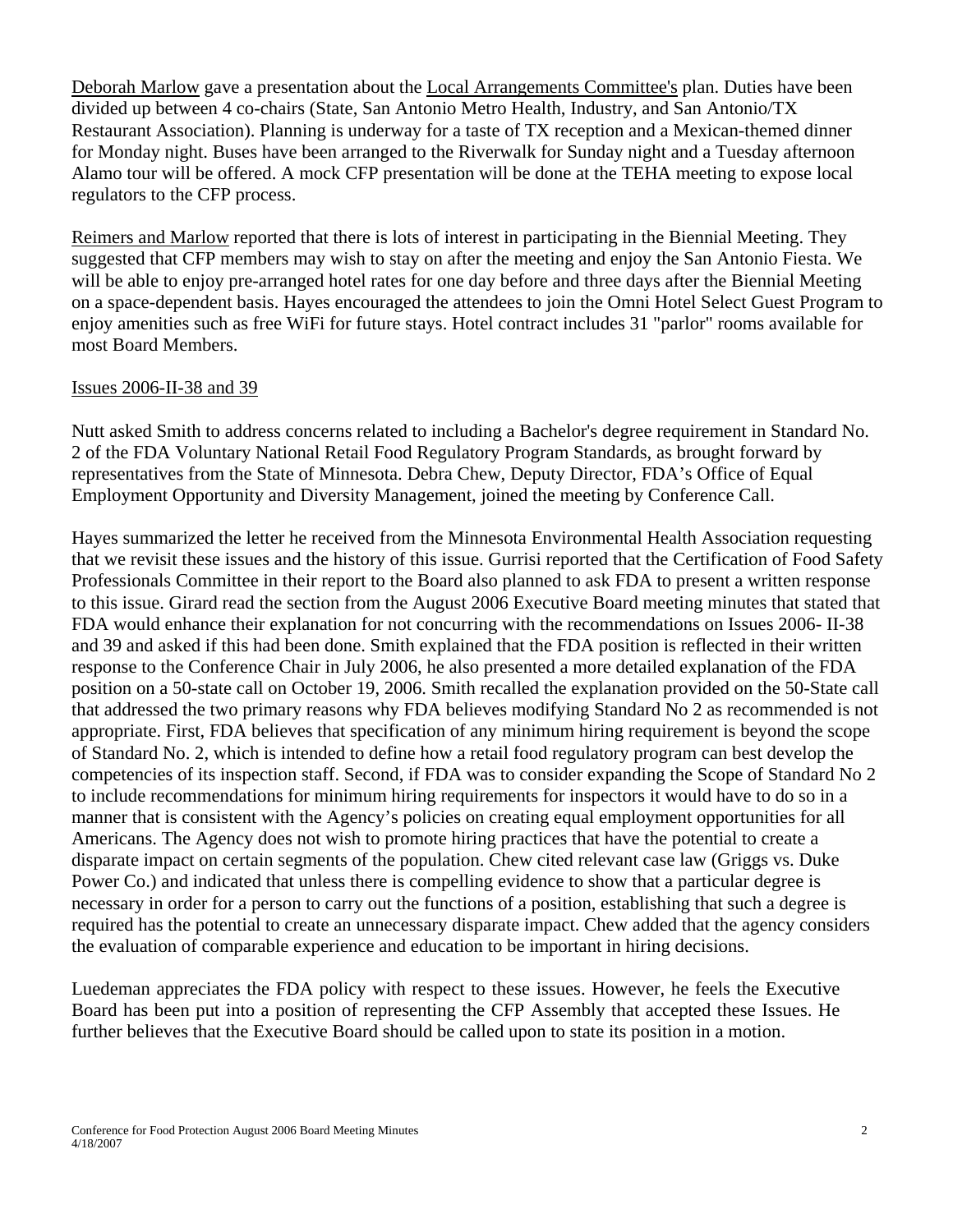

Luedeman moved and Girard seconded that the Executive Board support the Assembly position regarding Issues 2006-II-38 and 39 and that the Chair of the Conference for Food Protection Executive Board write a letter to the FDA requesting that they reconsider their position and support the Issues as recommended by the Assembly at the 2006 conference. The motion further requested that the response from the FDA be in writing. Vote: 12 yes; 5 no; 1 abstain (FDA). The

motion passed.



**Chair Nutt** will write a letter to the FDA stating that the Executive Board supports the Assembly position regarding Issues 2006-II-38 and 39 and requests that the agency reconsider its position and support the Issues as recommended at the 2006 Meeting.

Prior to the vote on the above motion, discussion included the following: Daniels asked if it would have been acceptable to FDA had the original language stated language similar to "Bachelor's degree or equivalent". Smith reported that FDA would likely have non-concurred on the basis that the proposed change would have gone beyond the intended scope of Standard 2. Smith added that depending on the specific language proposed, FDA's concerns about unfair hiring practices would likely have been alleviated had experience and training, in conjunction with higher education, been captured in the recommendation. It was noted that some jurisdictions may be equally unhappy if "equivalent" language were incorporated into the standard rather than an absolute degree requirement. Anderson questioned whether the Board has the ability to make such a change. Nutt agreed that the Board cannot change the language of an Issue. 2008 may generate another issue. Gale mentioned that a State's accreditation standard vs. a degree may be cited.

Smith indicated that he will ensure that CFSAN gives careful consideration to any Board request but that in the absence of new information the position is not likely to change significantly. Luedeman reminded the Board that these standards are voluntary. Everly suggests that before this Board considers this issue they reread the standards which have changed considerably. Cornman said that those jurisdictions that have embraced the Standards don't necessarily view the Standards as voluntary because they want to do all they can to meet them.

### Issue 2006-I-27

Hayes reviewed Issue 2006-I-27 and asked that Conference name a member who would interface with Interstate Shellfish Sanitation Commission (ISSC); Reimers reminded the group that Larry Edwards of FMI said he could do this and recommended that we approach him. Everyone agreed that he would be a good choice and should be approached.



**Hayes/Lineberry** will address this possible assignment with Edwards. There is an ISSC Meeting the week of August 12 in Albuquerque that Edwards could attend. (Note: Since this discussion we have discovered that Edwards is no longer with FMI.)

#### Memorandum of Understanding with the Association of Food and Drug Officials

Hayes advised the Executive Board that the MOU with AFDO has been signed. MOU's must be submitted to Council II through the Issue process. The CDC is also working on an MOU that he would like to have by the August Board meeting. The Constitution & Bylaws Committee will need to submit Issues adding these MOU's to the Conference for Food Protection.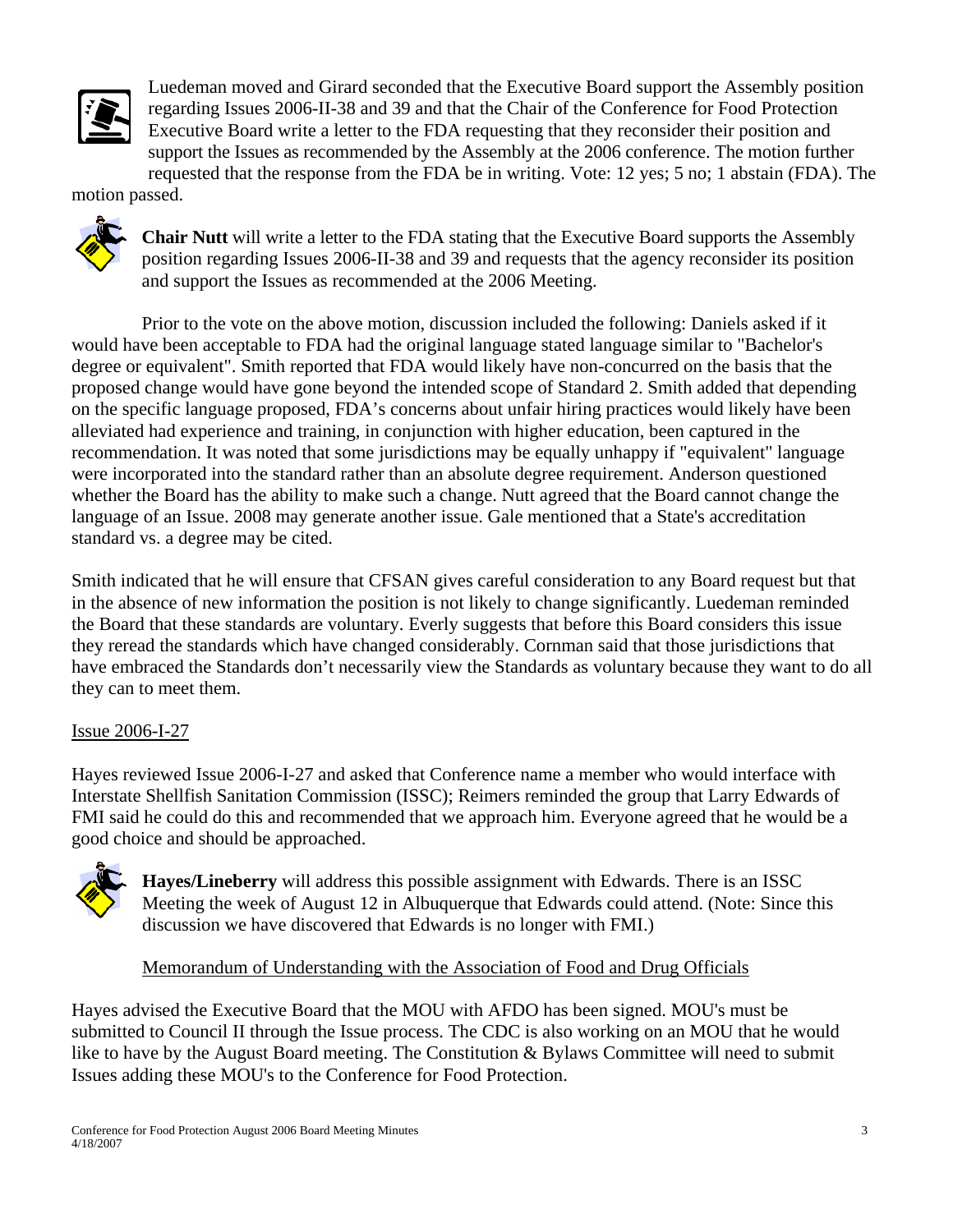

### Executive Director Position

Chair Nutt stated that this will be Trevor's last Executive Board meeting in his current capacity and we want to recognize his and Linda's service with a small token of appreciation. Flowers and a gift were presented to them.

Hayes was surprised by a spontaneous standing ovation as the Board expressed its appreciation for where he and Linda have taken this organization. Hayes expressed appreciation to Linda for her constant help and expertise and thanked Jeff for stepping into his shoes.

Chair Nutt called for a moment of silence for the victims of the VA Tech tragedy.

# **Executive Director Report**

Outgoing Executive Director Hayes reported that the ED recruitment process was handled openly. There were 2 viable candidates and the Search Committee selected Jeff Lineberry, formerly of the State of California Food and Drug Branch. The transition is going smoothly and Hayes reviewed the previously submitted transition plan. Trevor and Linda Hayes will continue to work with the LAC.

Hayes provided a financial overview and reported that the Executive Board had reviewed and approved the Year-end financial statement for 2006 by e-ballot. The Board also reviewed and approved the 2007 annual operating budget by e-ballot. The Jan-March 2007 financial statement was distributed and will be dealt with by e-ballot. The San Antonio budget for the Biennial meeting has been drafted and will be distributed for review and approval via e-ballot. Revenues have increased due to CD interest rates, membership outreach, excellent attendance in Ohio, and increased sponsorships. Expenses have increased, also. The Providence meeting will incur higher costs, and we need to plan for that. There are also increased costs for CFP administration due to the division of duties into 3 positions. Hayes thanked the Board for their support in expanding the administrative staff. We need enough operating capital to get us through a meeting year and a non-meeting year. There was an open discussion to consider raising membership dues. Proposed registration increase from 375-395. Package of 475 be raised to 495. Daniels asked if sponsorship levels could be increased. Eils and sponsorship Committee felt we wanted to have an inclusive rather than exclusive sponsorship program.



Williams moved and Gifford seconded motion to increase registration fee to \$395 and leave membership at \$50 through the 2008 meeting. Motion carried unanimously.

Hayes for Eils discussed a request from the Sponsorship Committee that resulted in the following motion. Prior to the vote, the following points were raised. Everly noted that free registrations dilute the sponsorship levels. Daniels also reiterated that consideration be given to higher sponsorship levels. Reimers will take these issues back to the Committee.



Smyly moved and Luedeman seconded the motion that the Executive Board affirms the Sponsorship Committee's recommendation to maintain the same levels of sponsorship and that the Committee reappraise the benefits associated with each membership level. The motion carried.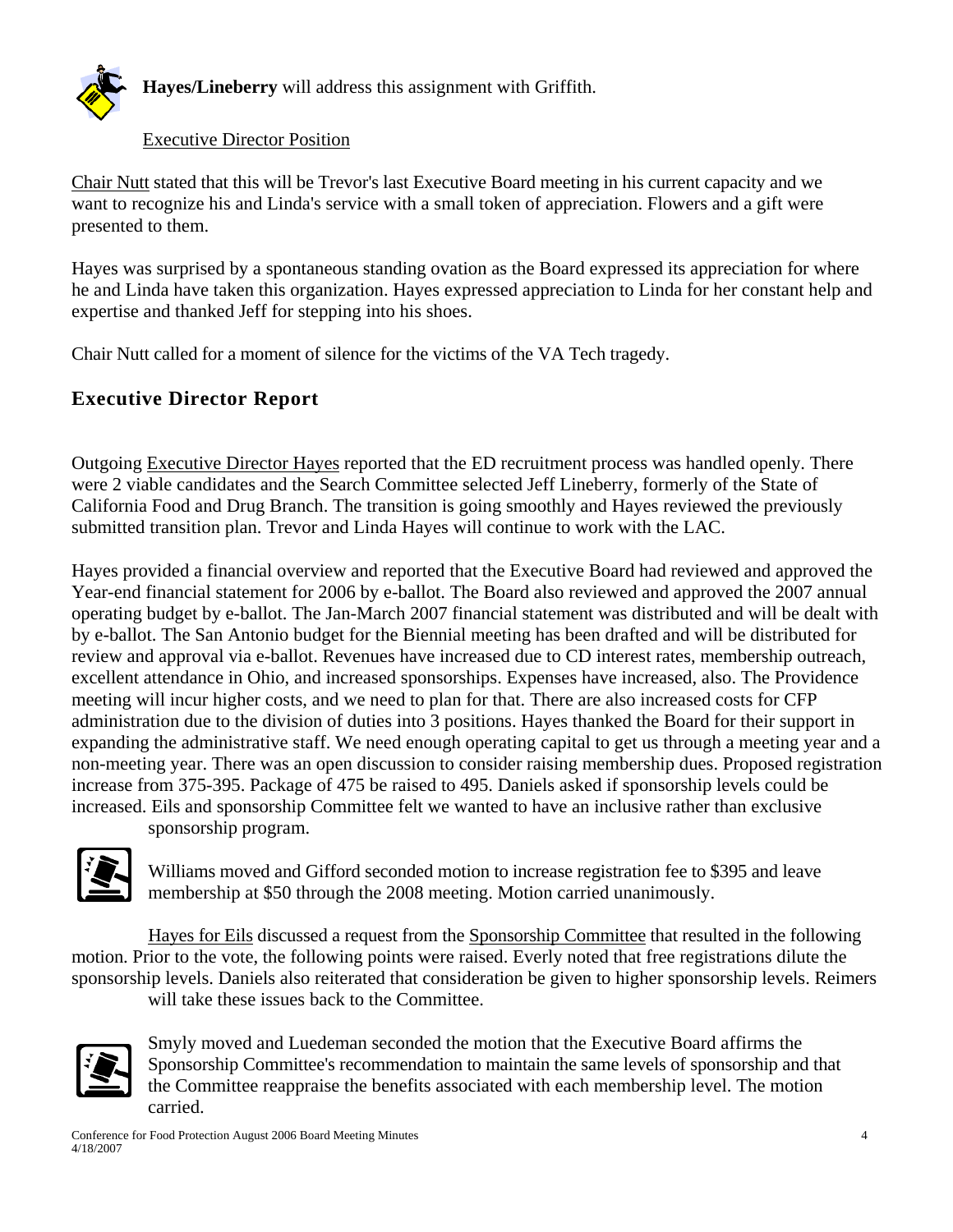The Food Service and Packaging Institute (FPI) sent a request to the CFP Board for ideas to increase applicants for the Crumbine Award thus encouraging more competition. FPI is considering simplifying the application process or limiting the scope of the award to a specific segment of a program rather than the whole. Discussion ensued. Crumbine recipients on the Board said no to placing limits on program scope. Outreach could be improved; process could be simplified; instructions could be rewritten. CFP Board could provide an information table at the Biennial Meeting. A guidance document could be developed to help people think ahead and start preparing for a multiyear window to prepare a final application. A packet for submittal with required format would be good so it would be easier to compare applications. Agencies could dedicate those staff members within an agency working with Program Standards to the Crumbine Award application process since they are linked in terms of program improvement. It was also suggested that Crumbine sponsor home pages could provide Crumbine Award links.



**Hayes/Lineberry** will share these recommendations with FPI.

Later in the meeting, Hayes stated that the budgeted travel subsidy for Crumbine Award can be used for other needs since most Crumbine work has been done with telephone conference calls. Gifford indicated that if the number of applicants increases, perhaps the jury needs to get back together and then would need the funds. Hayes will consider this when evaluating the best use of this reserve. It was determined that no travel subsidy would be provided for Award recipients and that some of the reserve could be used to facilitate marketing of the Award.

Hayes reports that Rein resigned her position at NCL and there is an opening now for a consumer on the Executive Board. He reviewed the Board's Constitution & Bylaws obligation to appoint an interim board member. CSPI has been approached and Ken Kelly may be willing to serve until 2008. His decision is pending and Hayes will keep the Board apprised.



**Hayes/Lineberry** will communicate with Ken Kelly to solicit his participation on the Board and will communicate status with the Executive Board members

Hayes stated that there are a few 2008 Biennial Meeting assignments remaining and referred everyone to the Biennial Meeting List of Assignments distributed to the Board.

- 1. Council and Parliamentary Procedure Orientation Allen Gelfius and Charles Otto
- 2. Scribe/Runner Orientation and Supervision Dee Williams
- 3. Assembly Orientation Allen Gelfius and Elizabeth Nutt
- 4. New Attendee Orientation Larry Eils
- 5. Committee Formation Meeting Girard agreed to identify someone to co-chair
- 6. Parliamentarian for Assembly Session Gelfius
- 7. Consensus/Caucus Leaders TBD (Board members from these constituencies should lead their caucus sessions; Williams and Gifford have already stepped forward to lead the State caucus.)

Parliamentarians Krakowski and Boone will no longer work in this capacity so we will have Allen Gelfius only. Allen recommends we adopt a structure of Parliamentary supervisor similar to Scribe Supervisor but we need to ID people with the kind of experience that we need and want. Discussion ensued on how we rectify our need for Parliamentarians.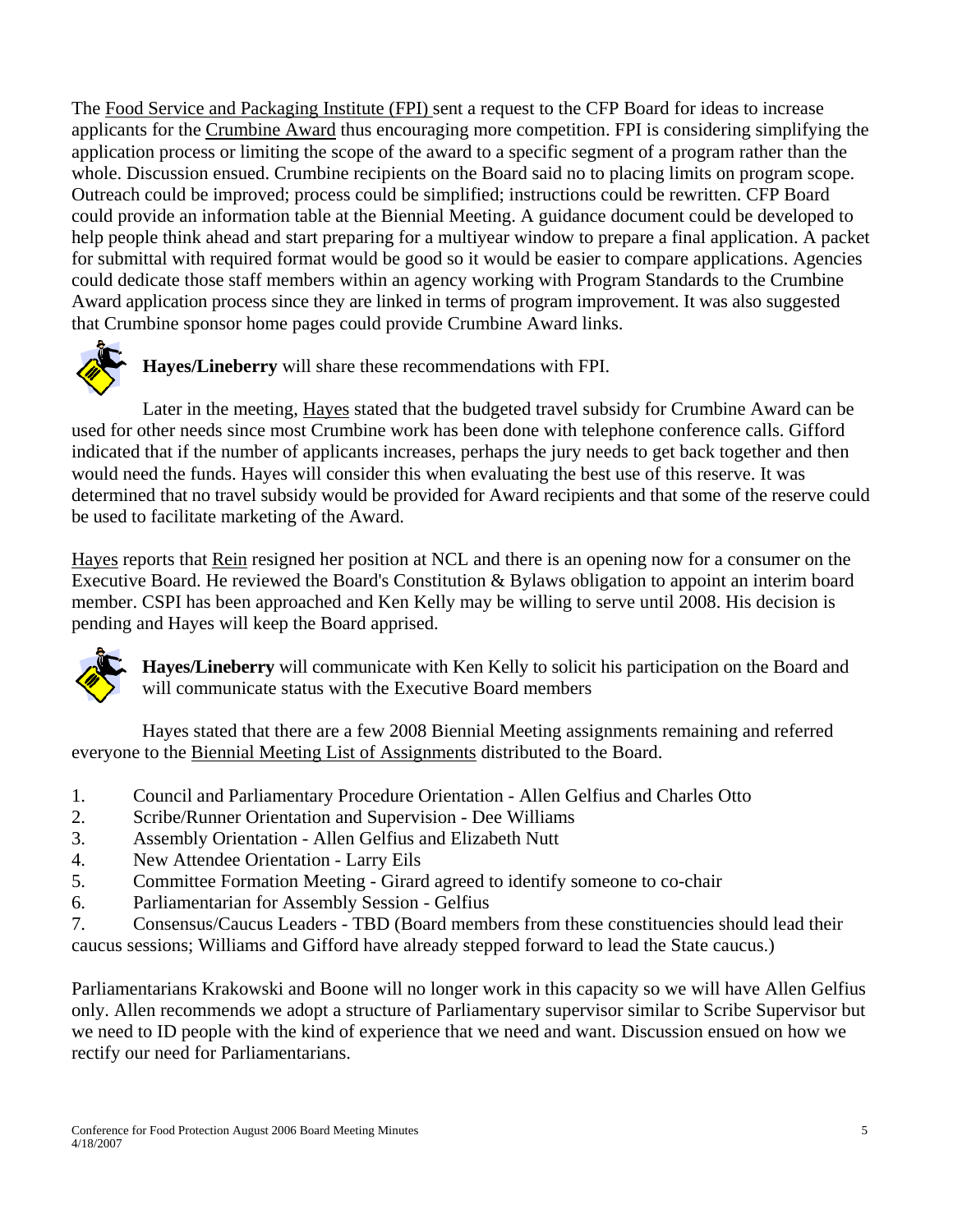

**Hayes/Lineberry/Wright** will poll the membership through an email to see if we have people within our ranks that have Parliamentary Procedure expertise.

### Executive Assistant Report

Wright reviewed previously submitted report with membership data. She verbally amended the report to include that migration to the new website will be postponed until the completion of the online Council Application period (ending June 29). Wright reminded the Board to keep in mind that the website is a living document and will grow with time.

Incoming Executive Director Lineberry reviewed the Council Application process that he has been developing. Everyone who wishes to be considered for a Council seat needs to apply online  $(foodprotect, org)$  from May 14-June  $29<sup>th</sup>$ . The completed form will be emailed to Lineberry and Council Chairs and Vice Chairs based upon Council selections. Attendees at the 2006 Biennial Meeting who expressed an interest in serving on a Council will be notified by email that the application period is open. Everyone will also receive a postcard that will precede the opening of the application period. The letter of selection for Council members will include information about Vice Chair opportunities for the 2010 Biennial Meeting and will include a web link for the position description. Interested members will be encouraged to make their interest known to their respective Council Chair and Vice Chair.

# **Transformation of ORA**

Richard Barnes, Director, Division of Federal/State Relations (DFSR), joined the Executive Board Meeting by teleconference to discuss the proposed transformation of FDA's Office of Regulatory Affairs (ORA). Barnes expressed appreciation for the opportunity to address the Board. He stated that he cannot provide any written information on the restructure as yet. ORA is the field structure for the Agency. Changes will include the centralization of leadership, concentration of labs, coordination of field structure, reduction of layers of management, and a number of other priorities. The Division of Human Resource Development will remain intact and will hopefully be expanded. 9500 state and local sanitarians are registered with ORA- $U$ .

Under the current proposal, the Office of Regional Operations will become Office of Field Operations with 3 divisions. All public affairs specialists will report directly to DFSR which will be renamed the Division of Leveraging and State Initiatives and will oversee collaborative activities in ORA. The Division of Field Investigations and Division for Inspections of International Operations will be the other Divisions in the Office of Field Operations. FDA Laboratories that report to ORA and will be reduced (13 to 6 - NE, SE, Central, NW, SW, Forensic Chemistry center in Cincinnati). An Inspection and Compliance directorate will replace the Regions and District offices will report to the directorate. Districts will have investigations and compliance branches, and some compliance branches will be combined. Cooperative programs will report to 5 home district offices but teams will remain in place so interaction between states and cooperative programs should not change. There will be fewer districts (20 to 16 - NJ combined with Philadelphia, Cincinnati to Detroit, Puerto Rico to FL, and Colorado to Kansas). No movement of personnel should be required, but some reporting relationships will change.

Nutt asked Barnes what impact this will have on FDA Regional Food Safety Seminars. Barnes says not all has been worked out - meetings probably won't be called regional meetings but may become multiple district meetings. Will there be a reduction in regional specialists? Probably not - their titles may change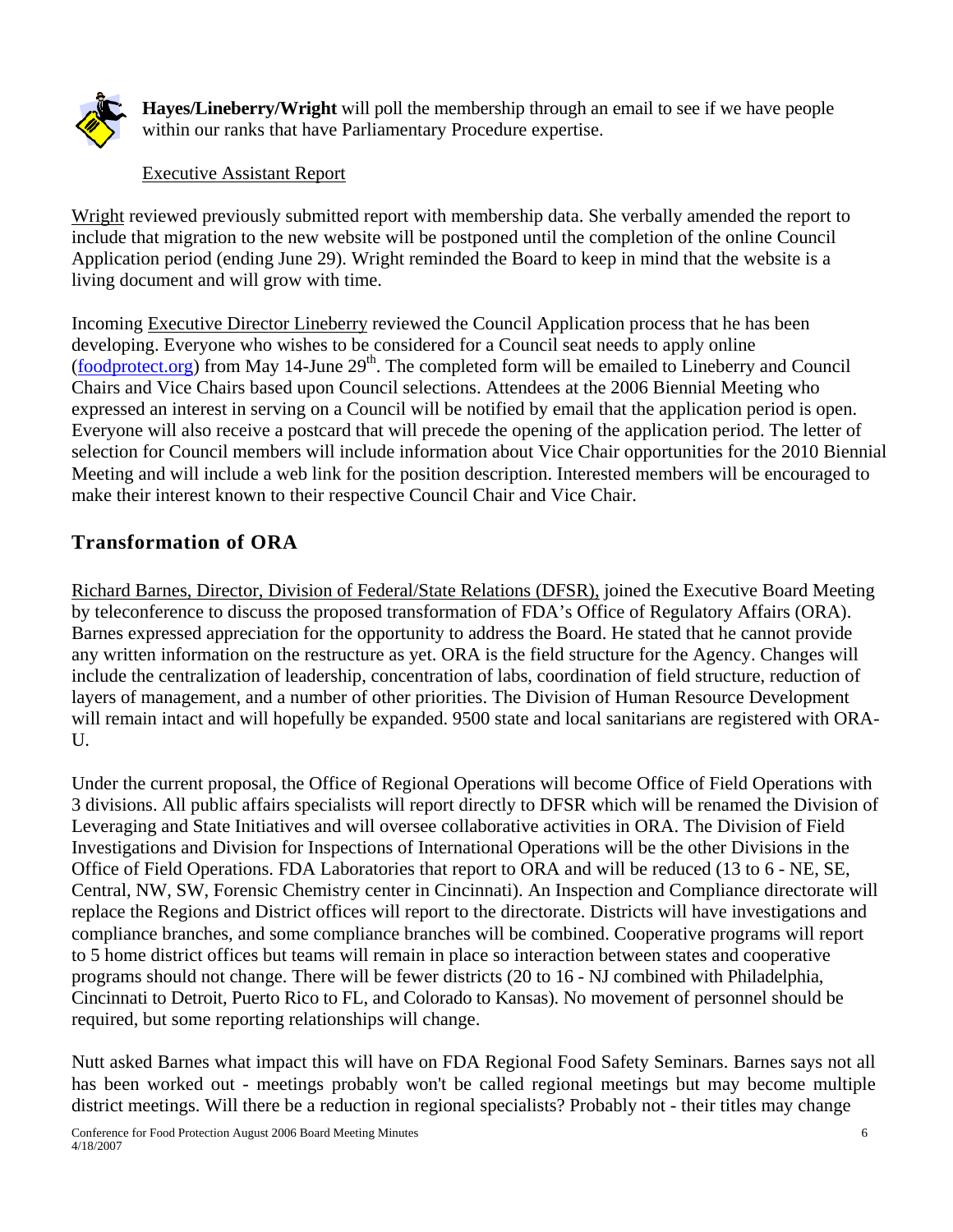to Cooperative Program Specialists. Will we be able to count on their presence? Yes. Duties of these specialists may expand at the discretion of the District Directors. It is expected that ORA will be more efficient in its operations, more responsive to states, industry, and consumers. Nutt requested that he share with us a written summary or flowchart of these changes when available. Do we need to write a letter of support for cooperative programs and our relationship? Cornman suggested we add a continued discussion of this at the August Meeting.



**Lineberry** will invite Barnes to address the Executive Board at the August Board Meeting to update us on the ORA transformation status.

# **Council Reports**

Council I - Lee Cornman/Pam Williams - All Committees have been very active with conference calls and work is moving forward.

One change was requested by the Plan Review Committee Roster - add Renee Bradley.



D. Williams moved and Anderson seconded motion to accept Bradley's nomination to the Plan Review Committee. Motion carried unanimously.

The Plan Review Committee requests that the Board approve the delivery to the FDA, "Recommended Guidance for Mobile Food Establishments."



Girard moved and Daniels seconded motion that the Plan Review Committee send to the FDA, "Recommended Guidance for Mobile Food Establishments." Motion carried unanimously.



D. Williams moved and Reimers seconded motion to accept Council I Report. Motion carried unanimously.

Council II - John Gurrisi/Aggie Hale. Gurrisi highlighted the main topics of the previously submitted report. He thanked Vice Chair Hale for all her help in organizing the efforts of the Committees. The Certification of Food Safety Regulatory Professionals Committee requests that the Board consider the bachelor's degree requirement and request that FDA provide further clarification of its position. Nutt says earlier discussion meets this request.

There was further discussion of questions directed to the Board from the Certification of Food Safety Regulatory Professionals Workgroup (Program Standards Committee).

Work Group members, through consensus agreement, have indicated to the Co-Chairs their desire to review and discuss the Issue pertaining to incorporating a Bachelor's degree requirement as part of the criteria for Program Standard #2 – Trained Regulatory Staff. The work group has requested FDA to provide a summary of the considerations/reasons behind the agency's decision not to accept the 2006 Conference recommendation to incorporate a Bachelor's degree requirement into the Standard 2 criteria.

The Co-Chairs are requesting verification from the CFP Executive Board as to whether the CFP CFSRP work group can consider this issue. The CFP CFSRP work group's primary focus has been on the Program Standard 2 criteria. This Issue, however, was not presented to the work group via a CFP Issue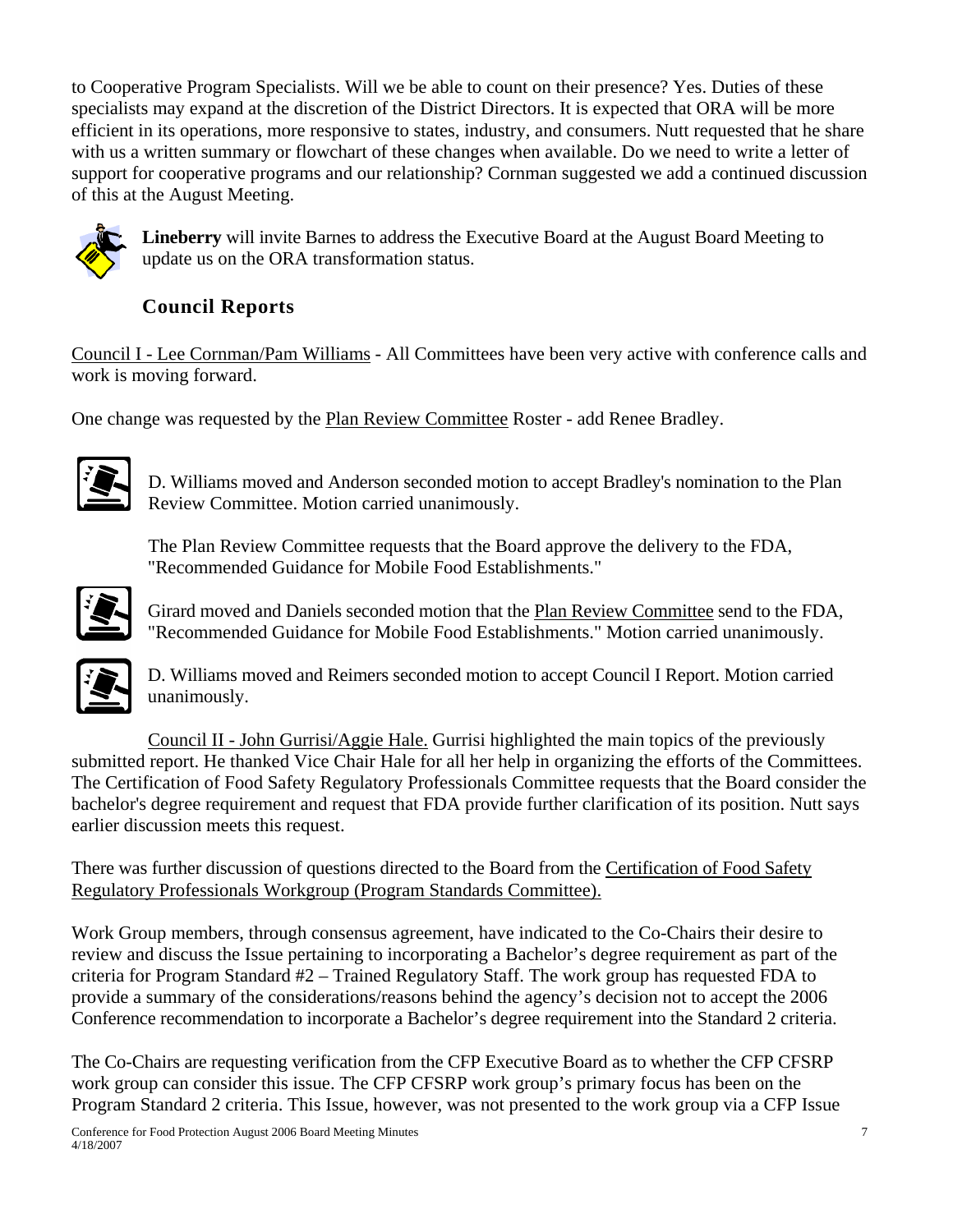nor is it contained in the CFP CFSRP 2006 report to the Conference. Given the work group's focus on criteria pertaining to trained regulatory staff, can the Co-Chairs facilitate a discussion of this Issue within the work group with the intent of looking for a solution that might address some of FDA's concerns?

The Committee needs direction on what their charge is relative to these items. After discussion, it was agreed that these questions would be addressed after the FDA responds with further clarification on Issues 2006-II-38 and 39.

Gerzonich made a motion that the Committee be charged by the Executive Board to explore the issue with FDA and make a recommendation for 2008 specifically on evaluation of hiring qualifications. Daniels seconded. A friendly amendment was made by Kohl that Board says Committee "can facilitate a discussion of this Issue within the work group with the intent of looking for a solution that might address some of FDA's concerns." The motion was reworked/withdrawn multiple times.



Gurrisi moved and Reimers seconded motion that Executive Board charge the Certification of Food Safety Regulatory Professionals Committee to discuss a solution that will address FDA's responses to the two Issues regarding the incorporation of hiring practices into standard 2 and report back to the 2008 Conference. Motion carried unanimously.

The Inspection Form Committee is requesting guidance from the Board or other entities for funding to complete their charge, specifically CDC's EHS Net for a study on scoring practices.



Daniels moved and Gurrisi seconded motion to permit the Inspection Form Committee to research funding and report back to the Executive Board before proceeding. Motion carried unanimously.

Food Contact and Barrier Usage Committee requested removal of Shana Baker with the Colorado Department of Public Health and Environment. She has changed divisions and will no longer participate on this Committee. A replacement is being sought.



Reimers moved and D. Williams seconded motion to accept the Council II report. The motion carried unanimously.

Council III - David Ludwig/Ken Rosenwinkel

Ludwig reported that Council III's four Committees have been active. He also stated he appreciated the receipt of the Committee report template for future use. The Sanitization Committee has been working hard and hopes to work with EPA and FDA to bring consensus to its charges. The Barrier Hazard Committee has also been moving forward.

Tenderization Committee requests approval of Donna Wanucha (FDA) as a voting Committee member.



D. Williams moved and Reimers seconded motion to add D. Wanucha to Tenderization Committee roster. Motion carried unanimously.

Allergen Committee requests that Neil Checketts be approved as a member of the Committee.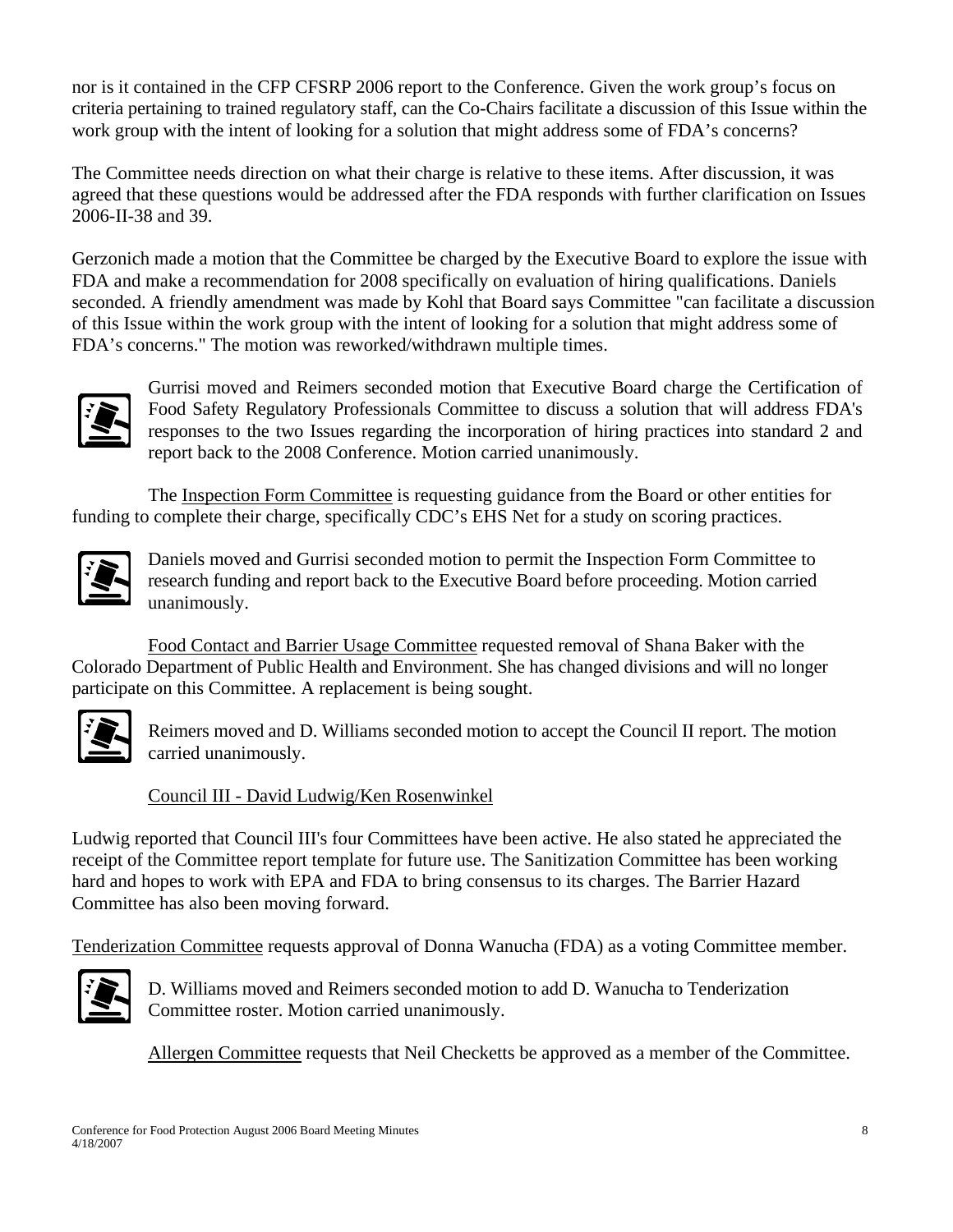

Reimers moved and Anderson seconded motion to add N. Checketts to the Allergen Committee roster. Motion carried unanimously.

The Allergen Committee has monthly meetings, small focused workgroups, and is doing lots of research. The Committee requests guidance. They have been charged with developing a list of major allergens yet they know this can become out of date very quickly. They suggest that a list be posted on the FDA website and be updated frequently. The Committee also requests approval to include some information on Celiac disease even though this is technically not an allergen response and is instead an autoimmune disorder triggered by gluten in the diet.. The general consensus of the Board is that this would be okay.



Nutt later asked that we formalize the request of the Allergen Committee to add Celiac to their charge.

Girard moved and D. Williams seconded motion for Allergen Committee to include celiac in their charge if they so choose. Motion carried unanimously.

### **Standing Committees**

(NOTE: Any reports mentioned below were accepted following motions made by the members named).

Resolutions

Chair Gale reported that he is open for suggestions. (Smyly/Anderson)

Audit

Chair Barb Gerzonich reports that the Committee asked some questions that were answered satisfactorily by Trevor and Linda Hayes. Their records are impeccable and accurate. (D. Williams/Reimers)

### Strategic Planning

Chair Cory Hedman (absent) reported through Kohl that the Committee needs to develop a plan to better market the conference. They have done nothing to this point.



Nominating Committee

Chair Nutt reports that the Committee has nothing to report at

this time. Issue Committee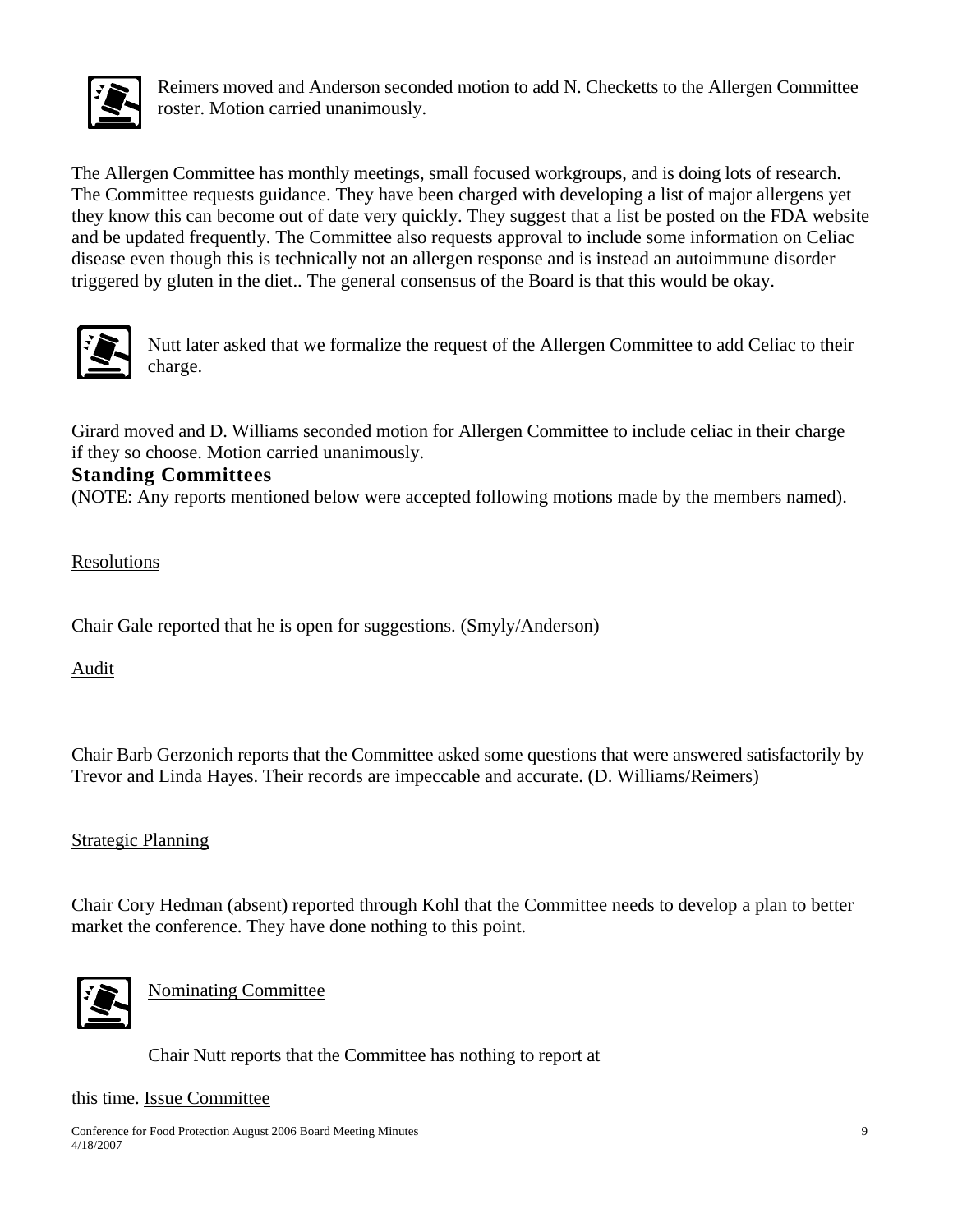Chair Vicki Everly reviewed her previously submitted report and requests 3 actions from the Board to accept the following dates: Friday, Dec 7 - affirm for receipt of Committee reports and Issues and Monday Feb  $18^{th}$  as when Issue Chair finalizes packet.

Daniels moved and Gale seconded motion that the two items delineated by Everly (above) be accepted. Motion carried unanimously.

The Issue submission form release date has been changed from May 2007 to the time when the new website launches. Everly requested consideration of whether an Issue CD should be mailed to all the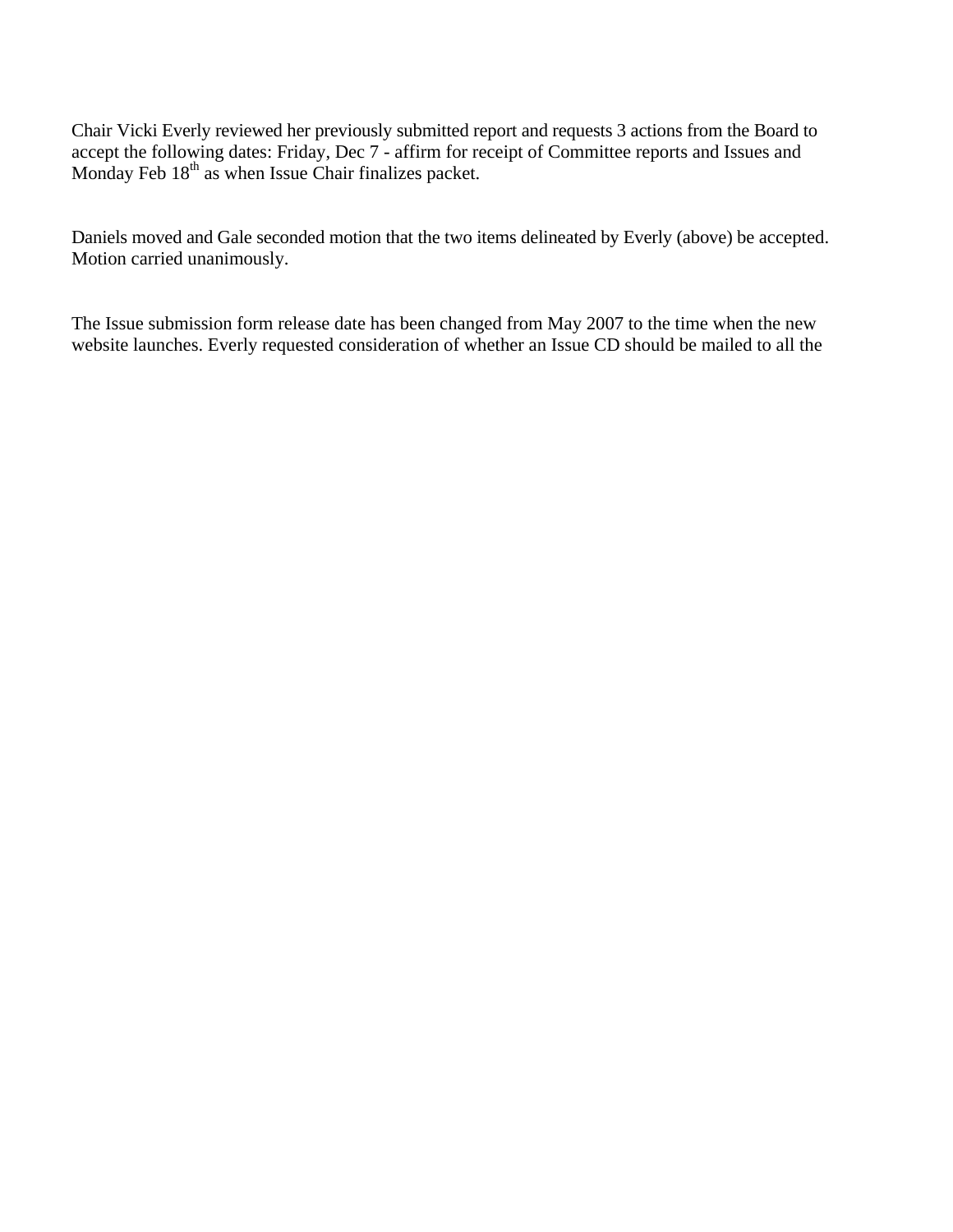participants as we have done in the past or should we have interested parties and registrants use the website?



Christy moved and Sharrar seconded motion that we discontinue the distribution of CDs. Motion carried unanimously.

Everly reported that our Purdue University web guru, Kevin Hamstra, has totally redesigned the CFP Issue Submission pages to streamline and improve it. A small beta test was completed to test the new design elements. She appealed to the Executive Board to report any issues, frustrations, suggestions, etc., regarding the Issue submission process so she can bring them before the Committee.

Hayes asked whether attachment criteria will be discussed by the Committee and Everly responded in the affirmative. Discussion ensued on attachments - size, length, specific pages only, e.g. not the entire Food Code.

Everly stated that the Committee's biggest challenge not yet dealt with will be to research and develop a branding policy as it applies to a submitted Issue. (Reimers/D. Williams)

### Program Committee

Richard Linton, Executive Board member representing Academia, joined this segment of the meeting by conference call. Chair Don Schaffner reviewed his previously submitted report. He expressed concerns related to the fact that the Program Chair position description does not coincide with his duties and that the budget for the workshop places severe restraints on the Committee's ability to put on a good program. He is troubled because there have historically been no travel costs provided, limiting the Committee's ability to invite the appropriate people to speak. Linton reported that his 2006 travel subsidy costs approximated \$3,500 and were covered by a CSREES grant. Schaffner asked the Board to consider funding some expenses for speakers. He also suggested that the workshop topic address a very timely issue - fresh fruit and vegetable safety. Schaffner requested 3 Board actions:

- 1. ask that the Constitution & Bylaws Committee change the Program Chair Position Description to reflect what the Program Chair actually does
- 2. charge the Committee to look at changing the workshop budget
- 3. approve the topic



Hayes addressed the first request and said he/Lineberry would bring this to the attention of the Constitution & Bylaws Committee.

With regard to the budget, Hayes expressed that he is wholly supportive of adjusting the workshop budget to meet needs perhaps up to \$5000. Hayes asked the Board if the suggested workshop topic is appropriate and solicited other suggestions. Reimers supports the topic, also Kohl, and Sharar, Gerzonich and P. Williams added suggestions. Hayes stated that the workshop needs to be adjourned by 315 pm to accommodate preparations for the opening session. The Workshop registration fee was set at \$125.



Reimers moved and Kohl seconded motion that we focus the workshop on produce safety and let the Chair use his discretion on selecting the speakers. Motion carried unanimously.

Conference for Food Protection August 2006 Board Meeting Minutes 11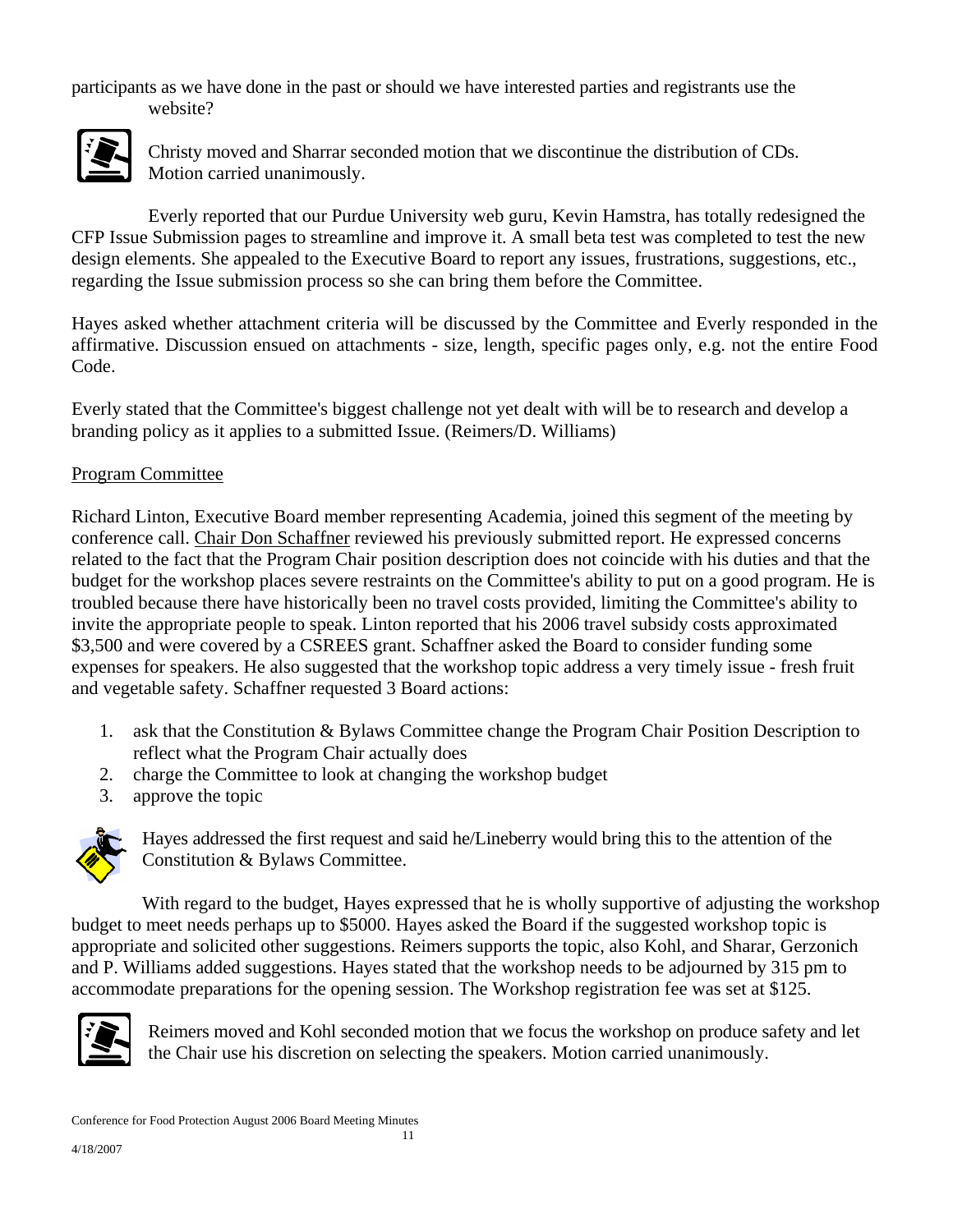

Reimers moved and Smyly seconded motion to accept budget proposal for 2008 (\$5250) and consider a long term solution to this issue. Motion carried unanimously.

Constitution and Bylaws - Jane Griffith was unable to get to the meeting. The C&B report was not presented



**Lineberry and Nutt** will contact Jane regarding her committee assignment..

Managers Training, Testing. and Certification Committee (MTTC)

Chair Roger Hancock reviewed his previously submitted report. The Committee's charges include maintaining the standard; investigating what's needed to ensure comparability between CFP standard and international standards; and developing a process to review public information that's available that will help someone prepare to be a certified manager now that Annex B has been removed.

The Committee has had 2 conference calls and is scheduling a face-to-face meeting in Chicago. They will have some Issues prepared by the Issue submission date.

Hancock briefly reviewed some background on these charges, and there was some discussion on the international comparability charge. The Committee is looking for direction - what does comparability mean? Should the Committee come back with an Issue that defines comparability/reciprocity? Should it identify gaps and determine where we want to go from here and beyond 2008? Do we want to go into the international arena at all? What are the similarities and differences the Committee can identify to see if we

need to do anything related to comparability/reciprocity?



Reimers moved and Luedeman seconded motion that the Board direct the MTTC to fulfill their charge to compare current certification standards to international certification standards by bringing to the Board and Conference a comparison of the similarities and differences between them. Motion carried unanimously.

## Infomercial Project

Debi Williams discussed Charles Otto's filming at 2006 CFP. Rough footage has been reviewed. The ad hoc committee is looking at developing a 5-minute CFP overview. Lineberry suggests it needs to be professionally done. D. Williams solicited reviewers and Schaffner, Smith and Nutt volunteered to assist.

### Compensation Committee

Gale and Hayes thanked Larry Kohl for his support with the work of the committee. See report provided for the Board. Four service contracts were developed and approved (Executive Assistant; Incoming Executive Director; Outgoing Executive Director and Executive Treasurer).



Anderson moved and Reimers seconded motion to accept the report of the Compensation Committee. Motion carried unanimously.

# **Federal Agency Reports**

Conference for Food Protection August 2006 Board Meeting Minutes 12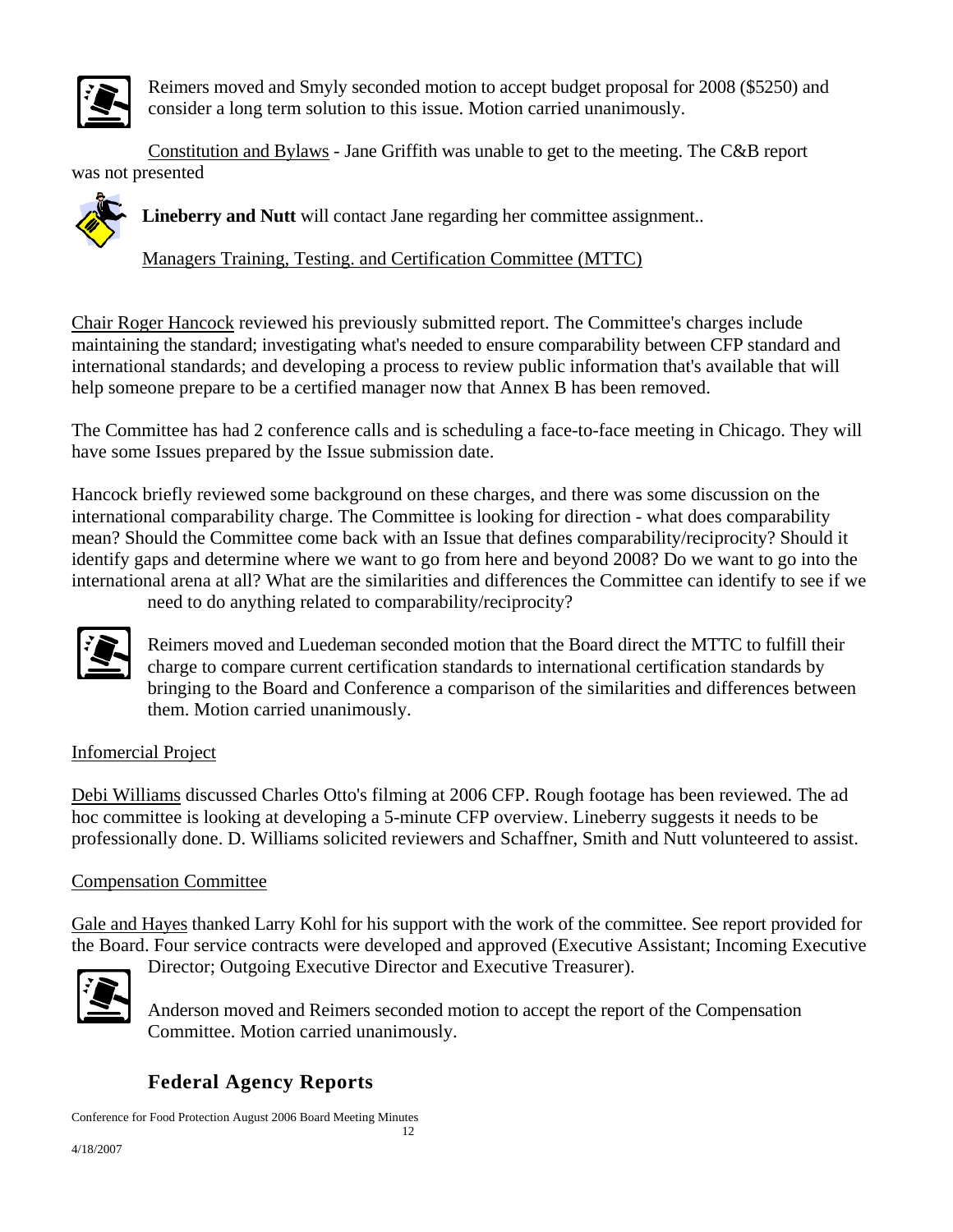## USDA/FSIS

Mimi Sharar reported that the Agency is stressing risk-based inspection in plants based upon products they're producing and reviewing the controls of enforcement, testing protocols and production volume that are used to protect the product. This concept is not new but is being expanded. Other developments: applying risk control to E. coli O157:H7; meetings planned for April in Virginia; notice of listing of approved additives for meat and poultry processing; notice of sampling protocols for 0157 h7 incidents; federal register notice on adjusted dollar limitations for exemption from federal regulations. Sharar will forward an electronic report to Wright for inclusion on the website.



Gale moved and Anderson seconded motion to accept the USDA report. Motion carried unanimously.

### FDA Report

Board Member Kevin Smith and guest Glenda Lewis provided the FDA report. See the written report from FDA that reflects the report provided verbally to the Executive Board and addressed the following items:

Reorganization of CFSAN Status of updates to 2005 Food Code based on 2006 CFP recommendations Food Defense Initiatives at FDA Recent Produce Safety Initiatives at FDA Progress of Voluntary National Retial Food Regulatory Program Standards Plans for next phase of FDA Risk Factors at Retail/Foodservice Study Changes to FDA Retail Food Webpage and plans for on-line Cooperative Program Reference System Recent Satellite Broadcast on Reducing Risk Factors at Retail and Foodservice 2007 Schedule for FDA Regional Food Safety Seminars Upcoming FDA Training Courses

(A motion to accept the FDA report was not recorded)

CDC Report

Karen Deasy reported for Art Liang that he sends his apologies on not being able to attend. National Center for Environmental Health and Infectious Diseases have been working closely together. Recent outbreaks (Spinach, peanuts, etc.) have kept CDC very busy. Collaborative effort has been initiated along with other organizations like FSIS, FDA, AFDO, NEHA, etc. Epi-Ready training on FBI continues as a team approach. More than 1000 have been trained. NEHA has been instrumental in developing this training but content is public domain. EdNet does have industry participation with CDC. CDC/State of Georgia is looking at Environmental Health Specialist's role in FBI outbreak investigations to determine what can be improved, what the barriers are, etc. Deasy will provide electronic report to Lisa for the website.

(A motion to accept the CDC report was not recorded.)

Conference for Food Protection August 2006 Board Meeting Minutes 13